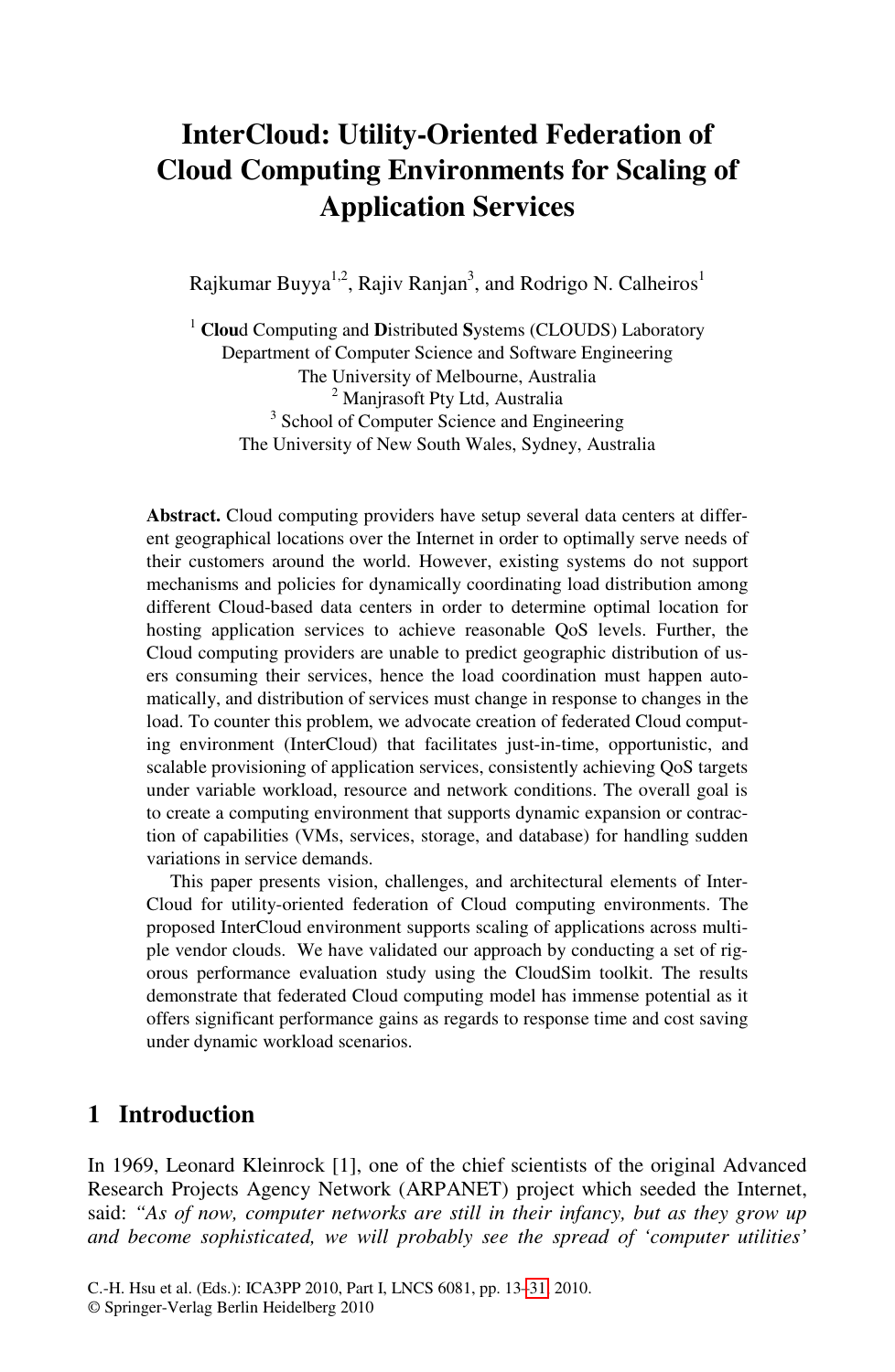*which, like present electric and telephone utilities, will service individual homes and offices across the country."* This vision of computing utilities based on a service provisioning model anticipated the massive transformation of the entire computing industry in the 21<sup>st</sup> century whereby computing services will be readily available on demand, like other utility services available in today's society. Similarly, computing service users (consumers) need to pay providers only when they access computing services. In addition, consumers no longer need to invest heavily or encounter difficulties in building and maintaining complex IT infrastructure.

In such a model, users access services based on their requirements without regard to where the services are hosted. This model has been referred to as *utility computing*, or recently as *Cloud computing* [3]. The latter term denotes the infrastructure as a "Cloud" from which businesses and users are able to access application services from anywhere in the world on demand. Hence, Cloud computing can be classified as a new paradigm for the dynamic provisioning of computing services, typically supported by state-of-the-art data centers containing ensembles of networked Virtual Machines.

Cloud computing delivers infrastructure, platform, and software (application) as services, which are made available as subscription-based services in a pay-as-you-go model to consumers. These services in industry are respectively referred to as Infrastructure as a Service (IaaS), Platform as a Service (PaaS), and Software as a Service (SaaS). A Berkeley Report in Feb 2009 states "Cloud computing, the long-held dream of computing as a utility, has the potential to transform a large part of the IT industry, making software even more attractive as a service" [2].

Clouds aim to power the next generation data centers by architecting them as a network of virtual services (hardware, database, user-interface, application logic) so that users are able to access and deploy applications from anywhere in the world on demand at competitive costs depending on users QoS (Quality of Service) requirements [3]. Developers with innovative ideas for new Internet services no longer require large capital outlays in hardware to deploy their service or human expense to operate it [2]. It offers significant benefit to IT companies by freeing them from the low level task of setting up basic hardware (servers) and software infrastructures and thus enabling more focus on innovation and creating business value for their services.

The business potential of Cloud computing is recognised by several market research firms including IDC, which reports that worldwide spending on Cloud services will grow from \$16 billion by 2008 to \$42 billion in 2012. Furthermore, many applications making use of these utility-oriented computing systems such as clouds emerge simply as catalysts or market makers that bring buyers and sellers together. This creates several trillion dollars of worth to the utility/pervasive computing industry as noted by Sun Microsystems co-founder Bill Joy [4]. He also indicated "It would take time until these markets to mature to generate this kind of value. Predicting now which companies will capture the value is impossible. Many of them have not even been created yet."

#### **1.1 Application Scaling and Cloud Infrastructure: Challenges and Requirements**

Providers such as Amazon [15], Google [16], Salesforce [21], IBM, Microsoft [17], and Sun Microsystems have begun to establish new data centers for hosting Cloud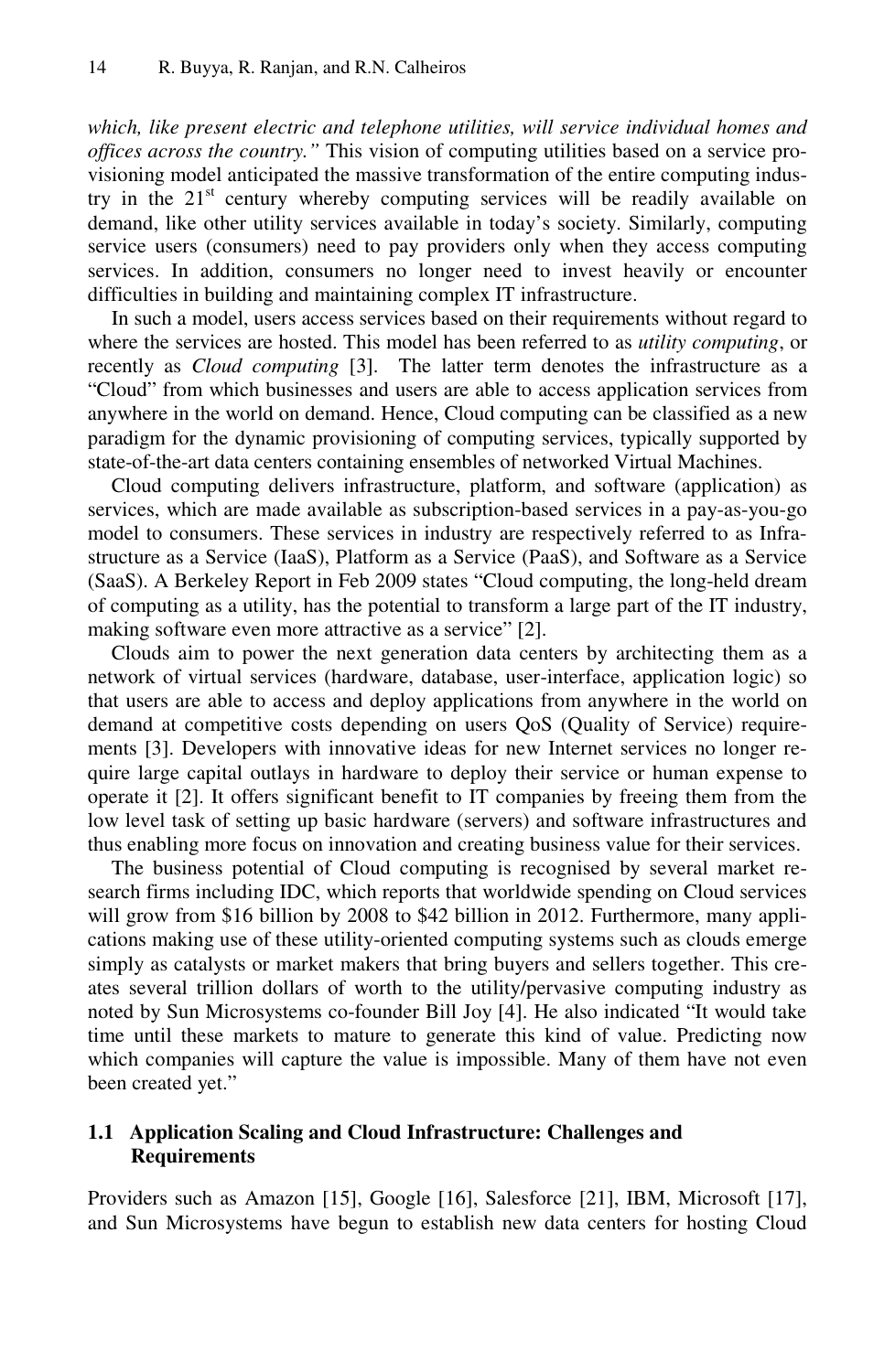computing application services such as social networking and gaming portals, business applications (e.g., SalesForce.com), media content delivery, and scientific workflows. Actual usage patterns of many real-world application services vary with time, most of the time in unpredictable ways. To illustrate this, let us consider an "elastic" application in the business/social networking domain that needs to scale up and down over the course of its deployment.

#### **Social Networking Web Applications**

Social networks such as Facebook and MySpace are popular Web 2.0 based applications. They serve dynamic content to millions of users, whose access and interaction patterns are hard to predict. In addition, their features are very dynamic in the sense that new plug-ins can be created by independent developers, added to the main system and used by other users. In several situations load spikes can take place, for instance, whenever new system features become popular or a new plug-in application is deployed. As these social networks are organized in communities of highly interacting users distributed all over the world, load spikes can take place at different locations at any time. In order to handle unpredictable seasonal and geographical changes in system workload, an automatic scaling scheme is paramount to keep QoS and resource consumption at suitable levels.

Social networking websites are built using multi-tiered web technologies, which consist of application servers such as IBM WebSphere and persistency layers such as the MySQL relational database. Usually, each component runs in a separate virtual machine, which can be hosted in data centers that are owned by different cloud computing providers. Additionally, each plug-in developer has the freedom to choose which Cloud computing provider offers the services that are more suitable to run his/her plug-in. As a consequence, a typical social networking web application is formed by hundreds of different services, which may be hosted by dozens of Cloud data centers around the world. Whenever there is a variation in temporal and spatial locality of workload, each application component must dynamically scale to offer good quality of experience to users.

#### **1.2 Federated Cloud Infrastructures for Elastic Applications**

In order to support a large number of application service consumers from around the world, Cloud infrastructure providers (i.e., IaaS providers) have established data centers in multiple geographical locations to provide redundancy and ensure reliability in case of site failures. For example, Amazon has data centers in the US (e.g., one in the East Coast and another in the West Coast) and Europe. However, currently they (1) expect their Cloud customers (i.e., SaaS providers) to express a preference about the location where they want their application services to be hosted and (2) don't provide seamless/automatic mechanisms for scaling their hosted services across multiple, geographically distributed data centers. This approach has many shortcomings, which include (1) it is difficult for Cloud customers to determine in advance the best location for hosting their services as they may not know origin of consumers of their services and (2) Cloud SaaS providers may not be able to meet QoS expectations of their service consumers originating from multiple geographical locations. This necessitates building mechanisms for seamless federation of data centers of a Cloud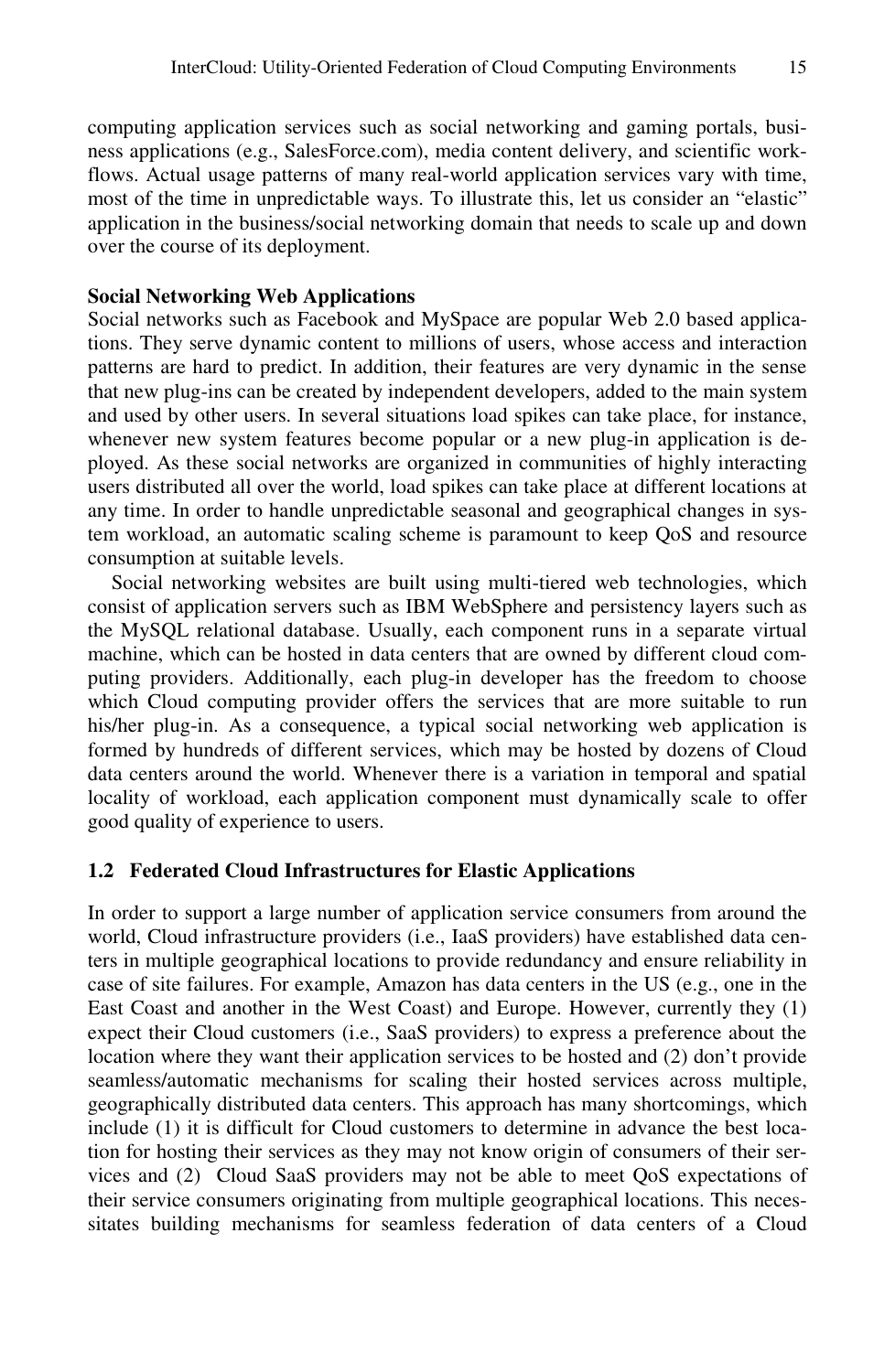provider or providers supporting dynamic scaling of applications across multiple domains in order to meet QoS targets of Cloud customers.

In addition, no single Cloud infrastructure provider will be able to establish their data centers at all possible locations throughout the world. As a result Cloud application service (SaaS) providers will have difficulty in meeting QoS expectations for all their consumers. Hence, they would like to make use of services of multiple Cloud infrastructure service providers who can provide better support for their specific consumer needs. This kind of requirements often arises in enterprises with global operations and applications such as Internet service, media hosting, and Web 2.0 applications. This necessitates building mechanisms for federation of Cloud infrastructure service providers for seamless provisioning of services across different Cloud providers. There are many challenges involved in creating such Cloud interconnections through federation.

To meet these requirements, next generation Cloud service providers **should be able** to: (i) dynamically expand or resize their provisioning capability based on sudden spikes in workload demands by leasing available computational and storage capabilities from other Cloud service providers; (ii) operate as parts of a market driven resource leasing federation, where application service providers such as Salesforce.com host their services based on negotiated Service Level Agreement (SLA) contracts driven by competitive market prices; and (iii) deliver on demand, reliable, cost-effective, and QoS aware services based on virtualization technologies while ensuring high QoS standards and minimizing service costs. They need to be able to utilize market-based utility models as the basis for provisioning of virtualized software services and federated hardware infrastructure among users with heterogeneous applications and QoS targets.

#### **1.3 Research Issues**

The diversity and flexibility of the functionalities (dynamically shrinking and growing computing systems) envisioned by federated Cloud computing model, combined with the magnitudes and uncertainties of its components (workload, compute servers, services, workload), pose difficult problems in effective provisioning and delivery of application services. Provisioning means "high-level management of computing, network, and storage resources that allow them to effectively provide and deliver services to customers". In particular, finding efficient solutions for following challenges is critical to exploiting the potential of federated Cloud infrastructures:

**Application Service Behavior Prediction:** It is critical that the system is able to predict the demands and behaviors of the hosted services, so that it intelligently undertake decisions related to dynamic scaling or de-scaling of services over federated Cloud infrastructures. Concrete prediction or forecasting models must be built before the behavior of a service, in terms of computing, storage, and network bandwidth requirements, can be predicted accurately. *The real challenge in devising such models is accurately learning and fitting statistical functions [31] to the observed distributions of service behaviors such as request arrival pattern, service time distributions, I/O system behaviors, and network usage.* This challenge is further aggravated by the existence of statistical correlation (such as stationary, short- and long-range dependence, and pseudo-periodicity) between different behaviors of a service.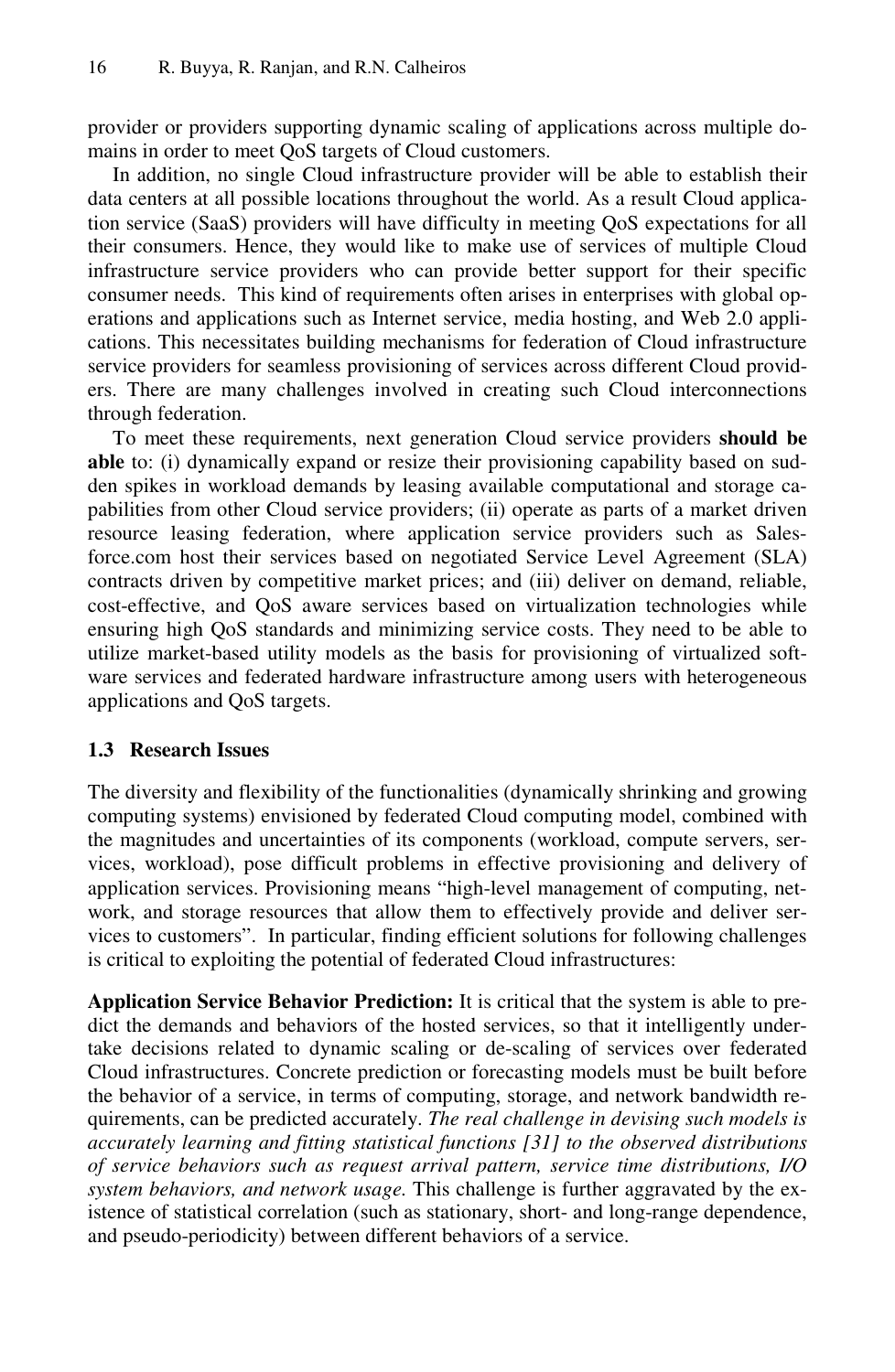**Flexible Mapping of Services to Resources:** With increased operating costs and energy requirements of composite systems, it becomes critical to maximize their efficiency, cost-effectiveness, and utilization [30] . The process of mapping services to resources is a complex undertaking, as it requires the system to *compute the best software and hardware configuration (system size and mix of resources) to ensure that QoS targets of services are achieved, while maximizing system efficiency and utilization. This process is further complicated by the uncertain behavior of resources and services.* Consequently, there is an immediate need to devise performance modeling and market-based service mapping techniques that ensure efficient system utilization without having an unacceptable impact on QoS targets.

**Economic Models Driven Optimization Techniques:** The market-driven decision making problem [6] is a combinatorial optimization problem that searches the optimal combinations of services and their deployment plans. Unlike many existing multiobjective optimization solutions, the optimization models that ultimately aim to optimize both resource-centric (utilization, availability, reliability, incentive) and user-centric (response time, budget spent, fairness) QoS targets need to be developed.

**Integration and Interoperability:** For many SMEs, there is a large amount of IT assets in house, in the form of line of business applications that are unlikely to ever be migrated to the cloud. Further, there is huge amount of sensitive data in an enterprise, which is unlikely to migrate to the cloud due to privacy and security issues. As a result, there is a need to look into issues related to integration and interoperability between the software on premises and the services in the cloud. In particular [28]: (i) Identity management: authentication and authorization of service users; provisioning user access; federated security model; (ii) Data Management: not all data will be stored in a relational database in the cloud, eventual consistency (BASE) is taking over from the traditional ACID transaction guarantees, in order to ensure sharable data structures that achieve high scalability. (iii) Business process orchestration: how does integration at a business process level happen across the software on premises and service in the Cloud boundary? Where do we store business rules that govern the business process orchestration?

**Scalable Monitoring of System Components:** Although the components that contribute to a federated system may be distributed, existing techniques usually employ centralized approaches to overall system monitoring and management. We claim that centralized approaches are not an appropriate solution for this purpose, due to concerns of scalability, performance, and reliability arising from the management of multiple service queues and the expected large volume of service requests. *Monitoring of system components is required for effecting on-line control through a collection of system performance characteristics*. Therefore, we advocate architecting service monitoring and management services based on decentralized messaging and indexing models [27].

### **1.4 Overall Vision**

To meet aforementioned requirements of auto-scaling Cloud applications, future efforts should focus on design, development, and implementation of software systems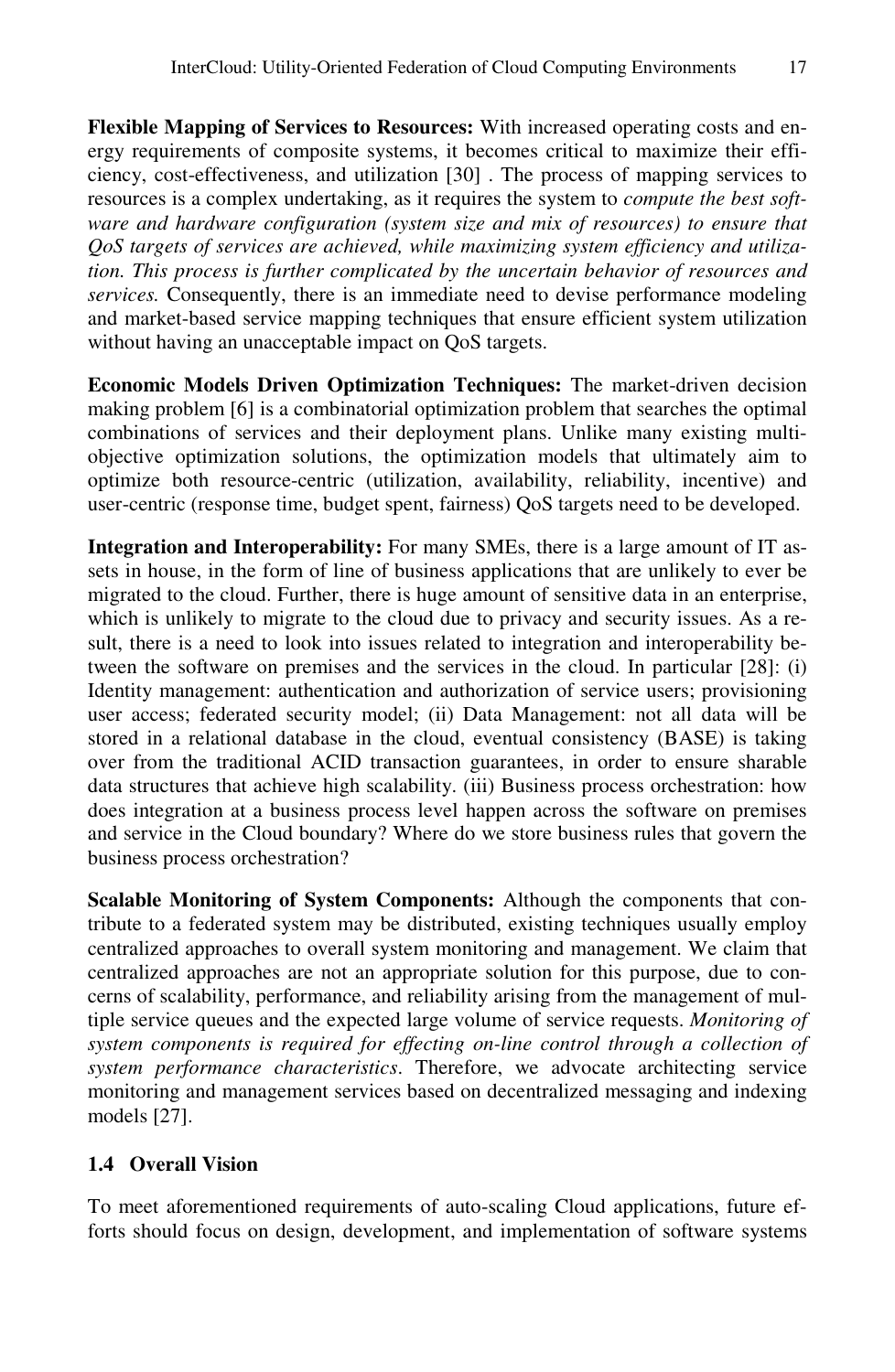and policies for federation of Clouds across network and administrative boundaries. The key elements for enabling federation of Clouds and auto-scaling application services are: Cloud Coordinators, Brokers, and an Exchange. The resource provisioning within these federated clouds will be driven by market-oriented principles for efficient resource allocation depending on user QoS targets and workload demand patterns. To reduce power consumption cost and improve service localization while complying with the Service Level Agreement (SLA) contracts, new on-line algorithms for energy-aware placement and live migration of virtual machines between Clouds would need to be developed. The approach for realisation of this research vision consists of investigation, design, and development of the following:

- Architectural framework and principles for the development of utilityoriented clouds and their federation
- A Cloud Coordinator for exporting Cloud services and their management driven by market-based trading and negotiation protocols for optimal QoS delivery at minimal cost and energy.
- A Cloud Broker responsible for mediating between service consumers and Cloud coordinators.
- A Cloud Exchange acts as a market maker enabling capability sharing across multiple Cloud domains through its match making services.
- A software platform implementing Cloud Coordinator, Broker, and Exchange for federation.

The rest of this paper is organized as follows: First, a concise survey on the existing state-of-the-art in Cloud provisioning is presented. Next, the comprehensive description related to overall system architecture and its elements that forms the basis for constructing federated Cloud infrastructures is given. This is followed by some initial experiments and results, which quantifies the performance gains delivered by the proposed approach. Finally, the paper ends with brief conclusive remarks and discussion on perspective future research directions.

# **2 State-of-the-Art in Cloud Provisioning**

The key Cloud platforms in Cloud computing domain including Amazon Web Services [15], Microsoft Azure [17], Google AppEngine [16], Manjrasoft Aneka [32], Eucalyptus [22], and GoGrid [23] offer a variety of pre-packaged services for monitoring, managing and provisioning resources and application services. However, the techniques implemented in each of these Cloud platforms vary (refer to Table 1).

The three Amazon Web Services (AWS), Elastic Load Balancer [25], Auto Scaling and CloudWatch [24] together expose functionalities which are required for undertaking provisioning of application services on Amazon EC2. Elastic Load Balancer service automatically provisions incoming application workload across available Amazon EC2 instances. Auto-Scaling service can be used for dynamically scaling-in or scaling-out the number of Amazon EC2 instances for handling changes in service demand patterns. And finally the CloudWatch service can be integrated with above services for strategic decision making based on real-time aggregated resource and service performance information.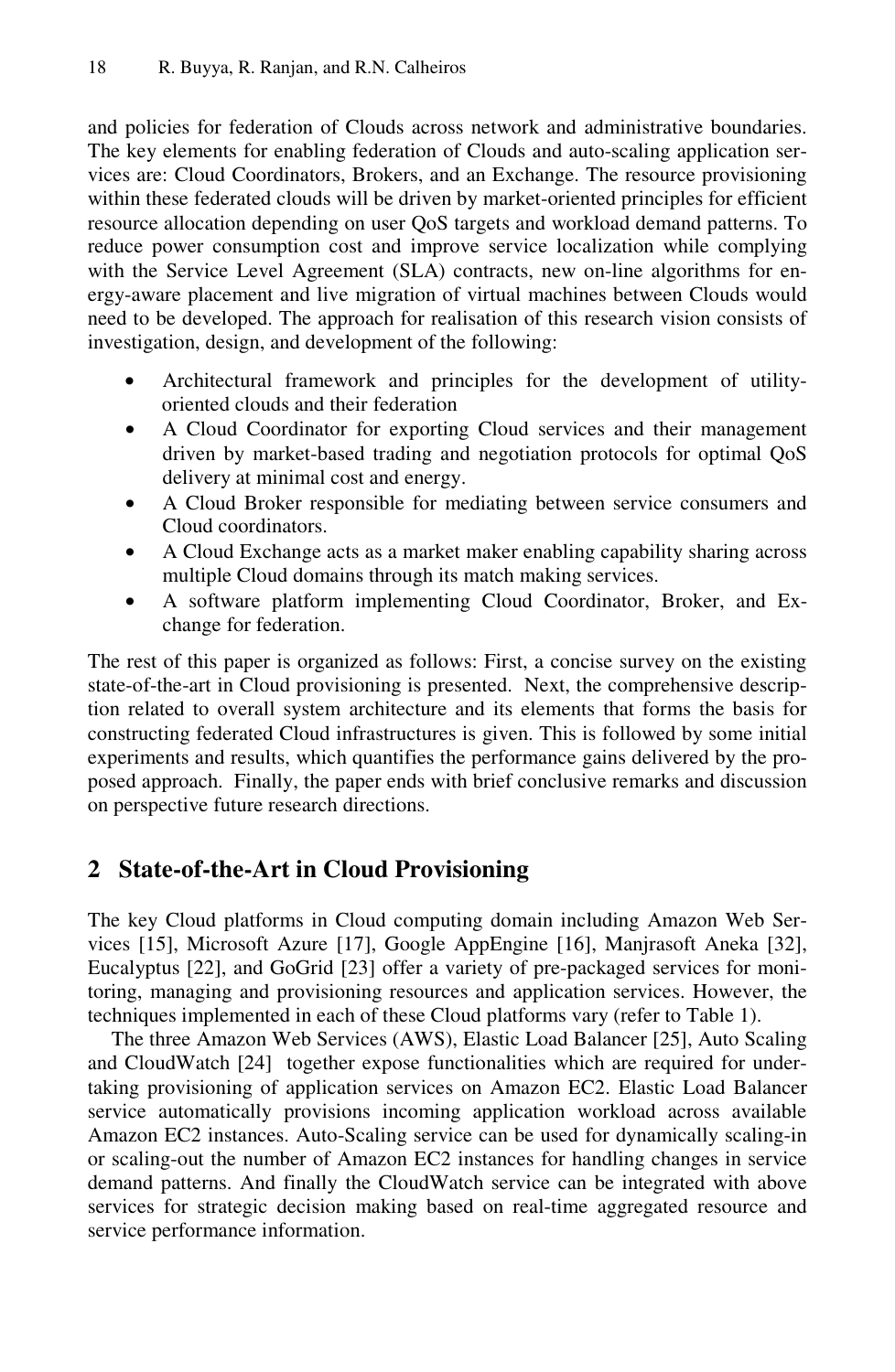| <b>Cloud Platforms</b>       | <b>Load Balancing</b> | <b>Provisioning</b>      | <b>Auto Scaling</b> |
|------------------------------|-----------------------|--------------------------|---------------------|
| Amazon Elastic Compute Cloud | V                     |                          |                     |
| Eucalyptus                   | ٦                     |                          | $\times$            |
| Microsoft Windows Azure      | V                     |                          |                     |
|                              |                       | (fixed templates so far) | (Manual)            |
| Google App Engine            | V                     |                          |                     |
| Manjrasoft Aneka             | N                     | ٦                        |                     |
|                              |                       |                          |                     |
| GoGrid Cloud Hosting         | V                     | N                        | (Programmatic way   |
|                              |                       |                          | only)               |

**Table 1.** Summary of provisioning capabilities exposed by public Cloud platforms

Manjrasoft Aneka is a platform for building and deploying distributed applications on Clouds. It provides a rich set of APIs for transparently exploiting distributed resources and expressing the business logic of applications by using the preferred programming abstractions. Aneka is also a market-oriented Cloud platform since it allows users to build and schedule applications, provision resources and monitor results using pricing, accounting, and QoS/SLA services in private and/or public (leased) Cloud environments. Aneka also allows users to build different run-time environments such as enterprise/private Cloud by harness computing resources in network or enterprise data centers, public Clouds such as Amazon EC2, and hybrid clouds by combining enterprise private Clouds managed by Aneka with resources from Amazon EC2 or other enterprise Clouds build and managed using technologies such as XenServer.

Eucalyptus [22] is an open source Cloud computing platform. It is composed of three controllers. Among the controllers, the Cluster Controller is a key component to application service provisioning and load balancing. Each Cluster Controller is hosted on the head node of a cluster to interconnect outer public networks and inner private networks together. By monitoring the state information of instances in the pool of server controllers, the Cluster Controller can select the available service/server for provisioning incoming requests. However, as compared to AWS, Eucalyptus still lacks some of the critical functionalities, such as auto scaling for built-in provisioner.

Fundamentally, Windows Azure Fabric [17] has a weave-like structure, which is composed of node (servers and load balancers), and edges (power, Ethernet and serial communications). The Fabric Controller manages a service node through a built-in service, named Azure Fabric Controller Agent, which runs in the background, tracking the state of the server, and reporting these metrics to the Controller. If a fault state is reported, the Controller can manage a reboot of the server or a migration of services from the current server to other healthy servers. Moreover, the Controller also supports service provisioning by matching the services against the VMs that meet required demands.

GoGrid Cloud Hosting offers developers the F5 Load Balancers [23] for distributing application service traffic across servers, as long as IPs and specific ports of these servers are attached. The load balancer allows Round Robin algorithm and Least Connect algorithm for routing application service requests. Also, the load balancer is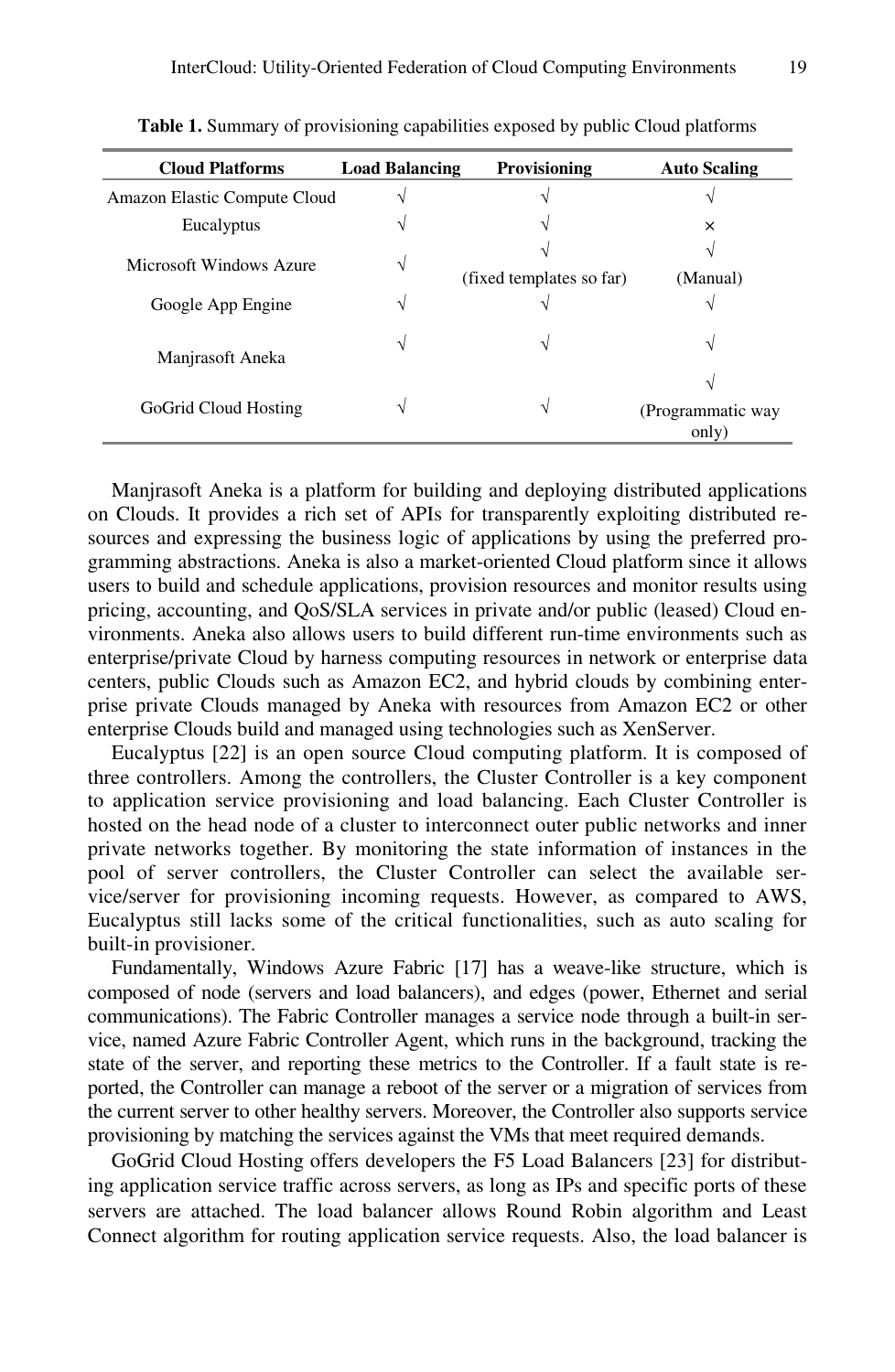able to sense a crash of the server, redirecting further requests to other available servers. But currently, GoGrid Cloud Hosting only gives developers programmatic APIs to implement their custom auto-scaling service.

Unlike other Cloud platforms, Google App Engine offers developers a scalable platform in which applications can run, rather than providing access directly to a customized virtual machine. Therefore, access to the underlying operating system is restricted in App Engine. And load-balancing strategies, service provisioning and auto scaling are all automatically managed by the system behind the scenes. However, at this time Google App Engine can only support provisioning of web hosting type of applications.

However, no single Cloud infrastructure providers have their data centers at all possible locations throughout the world. As a result Cloud application service (SaaS) providers will have difficulty in meeting QoS expectations for all their users. Hence, they would prefer to logically construct federated Cloud infrastructures (mixing multiple public and private clouds) to provide better support for their specific user needs. This kind of requirements often arises in enterprises with global operations and applications such as Internet service, media hosting, and Web 2.0 applications. This necessitates building technologies and algorithms for seamless federation of Cloud infrastructure service providers for autonomic provisioning of services across different Cloud providers.

## **3 System Architecture and Elements of InterCloud**

Figure 1 shows the high level components of the service-oriented architectural framework consisting of client's brokering and coordinator services that support utility-driven federation of clouds: application scheduling, resource allocation and



Enterprise IT Consumer

**Fig. 1.** Federated network of clouds mediated by a Cloud exchange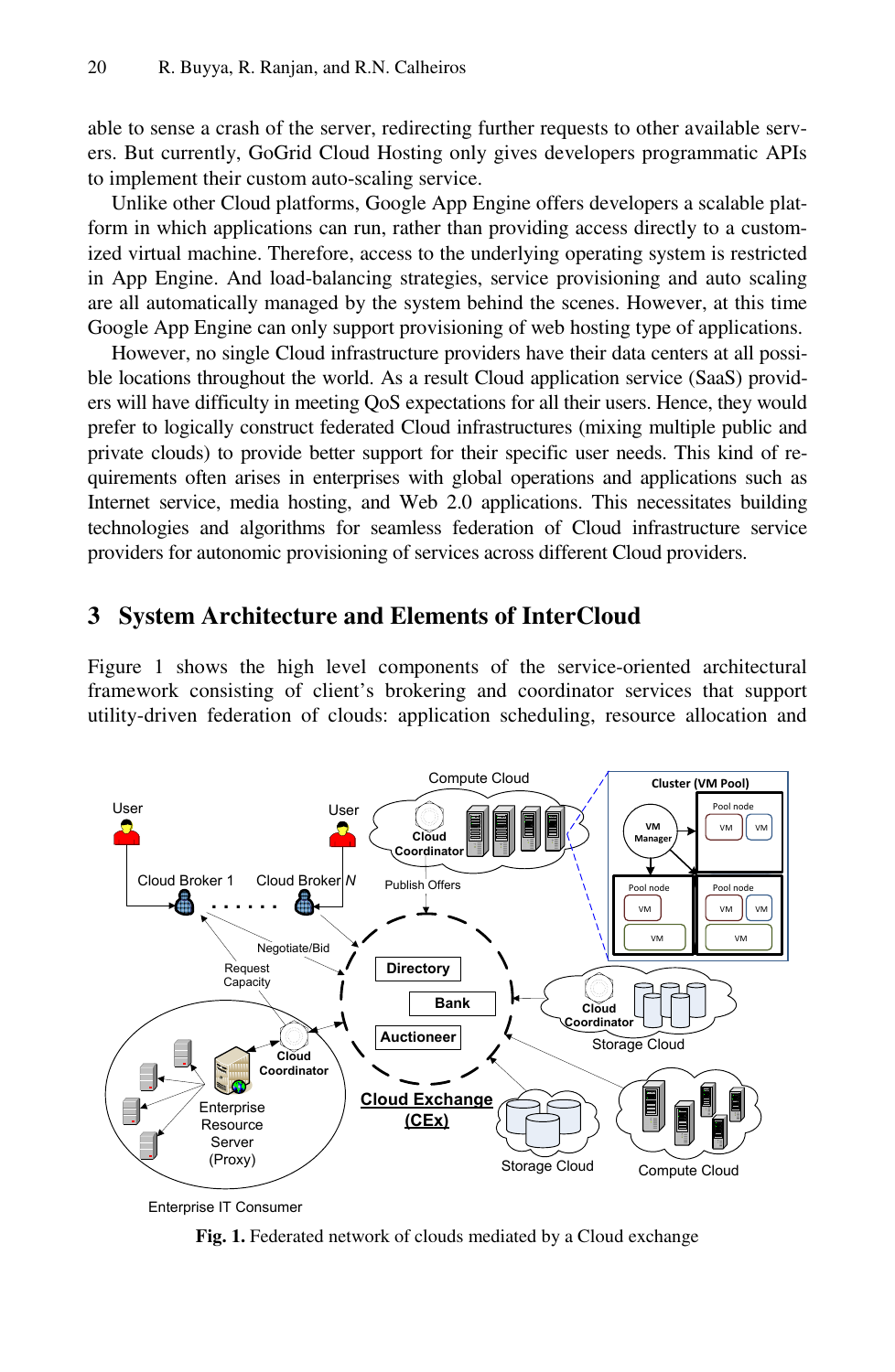migration of workloads. The architecture cohesively couples the administratively and topologically distributed storage and computes capabilities of Clouds as parts of single resource leasing abstraction. The system will ease the cross-domain capabilities integration for on demand, flexible, energy-efficient, and reliable access to the infrastructure based on emerging virtualization technologies [8][9].

The Cloud Exchange (CEx) acts as a market maker for bringing together service producers and consumers. It aggregates the infrastructure demands from the application brokers and evaluates them against the available supply currently published by the Cloud Coordinators. It supports trading of Cloud services based on competitive economic models [6] such as commodity markets and auctions. CEx allows the participants (Cloud Coordinators and Cloud Brokers) to locate providers and consumers with fitting offers. Such markets enable services to be commoditized and thus, would pave the way for creation of dynamic market infrastructure for trading based on SLAs. An SLA specifies the details of the service to be provided in terms of metrics agreed upon by all parties, and incentives and penalties for meeting and violating the expectations, respectively. The availability of a banking system within the market ensures that financial transactions pertaining to SLAs between participants are carried out in a secure and dependable environment. Every client in the federated platform needs to instantiate a Cloud Brokering service that can dynamically establish service contracts with Cloud Coordinators via the trading functions exposed by the Cloud Exchange.

#### **3.1 Cloud Coordinator (CC)**

The Cloud Coordinator service is responsible for the management of domain specific enterprise Clouds and their membership to the overall federation driven by market-based



**Fig. 2.** Cloud Coordinator software architecture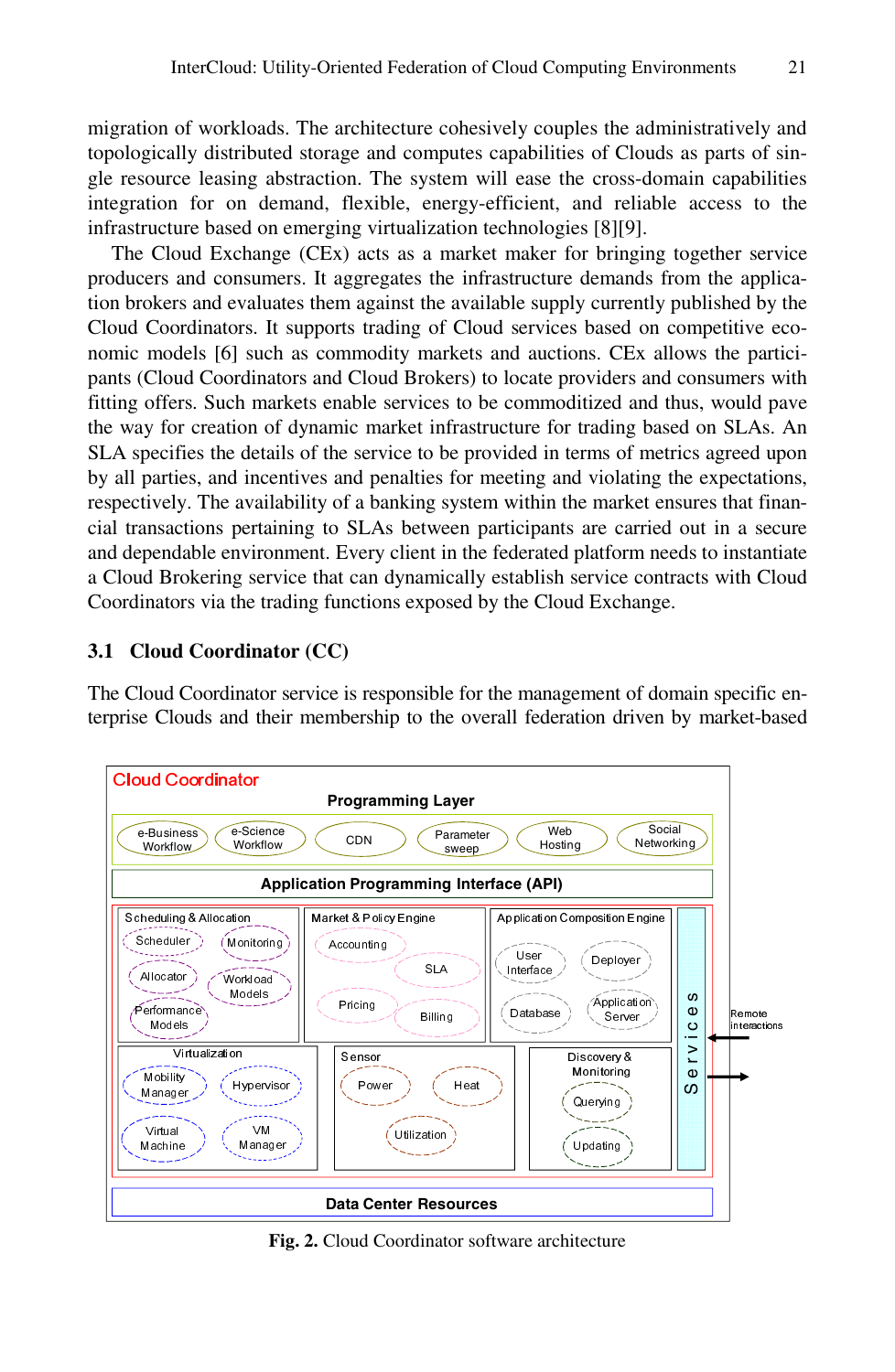trading and negotiation protocols. It provides a programming, management, and deployment environment for applications in a federation of Clouds. Figure 2 shows a detailed depiction of resource management components in the Cloud Coordinator service.

The Cloud Coordinator exports the services of a cloud to the federation by implementing basic functionalities for resource management such as scheduling, allocation, (workload and performance) models, market enabling, virtualization, dynamic sensing/monitoring, discovery, and application composition as discussed below:

**Scheduling and Allocation:** This component allocates virtual machines to the Cloud nodes based on user's QoS targets and the Clouds energy management goals. On receiving a user application, the scheduler does the following: (i) consults the Application Composition Engine about availability of software and hardware infrastructure services that are required to satisfy the request locally, (ii) asks the Sensor component to submit feedback on the local Cloud nodes' energy consumption and utilization status; and (iii) enquires the Market and Policy Engine about accountability of the submitted request. A request is termed as accountable if the concerning user has available credits in the Cloud bank and based on the specified QoS constraints the establishment of SLA is feasible. In case all three components reply favorably, the application is hosted locally and is periodically monitored until it finishes execution.

Data center resources may deliver different levels of performance to their clients; hence, QoS-aware resource selection plays an important role in Cloud computing. Additionally, Cloud applications can present varying workloads. It is therefore essential to carry out a study of Cloud services and their workloads in order to identify common behaviors, patterns, and explore load forecasting approaches that can potentially lead to more efficient scheduling and allocation. In this context, there is need to analyse sample applications and correlations between workloads, and attempt to build performance models that can help explore trade-offs between QoS targets.

**Market and Policy Engine:** The SLA module stores the service terms and conditions that are being supported by the Cloud to each respective Cloud Broker on a per user basis. Based on these terms and conditions, the Pricing module can determine how service requests are charged based on the available supply and required demand of computing resources within the Cloud. The Accounting module stores the actual usage information of resources by requests so that the total usage cost of each user can be calculated. The Billing module then charges the usage costs to users accordingly.

Cloud customers can normally associate two or more conflicting QoS targets with their application services. In such cases, it is necessary to trade off one or more QoS targets to find a superior solution. Due to such diverse QoS targets and varying optimization objectives, we end up with a Multi-dimensional Optimization Problem (MOP). For solving the MOP, one can explore multiple heterogeneous optimization algorithms, such as dynamic programming, hill climbing, parallel swarm optimization, and multi-objective genetic algorithm.

**Application Composition Engine:** This component of the Cloud Coordinator encompasses a set of features intended to help application developers create and deploy [18] applications, including the ability for on demand interaction with a database backend such as SQL Data services provided by Microsoft Azure, an application server such as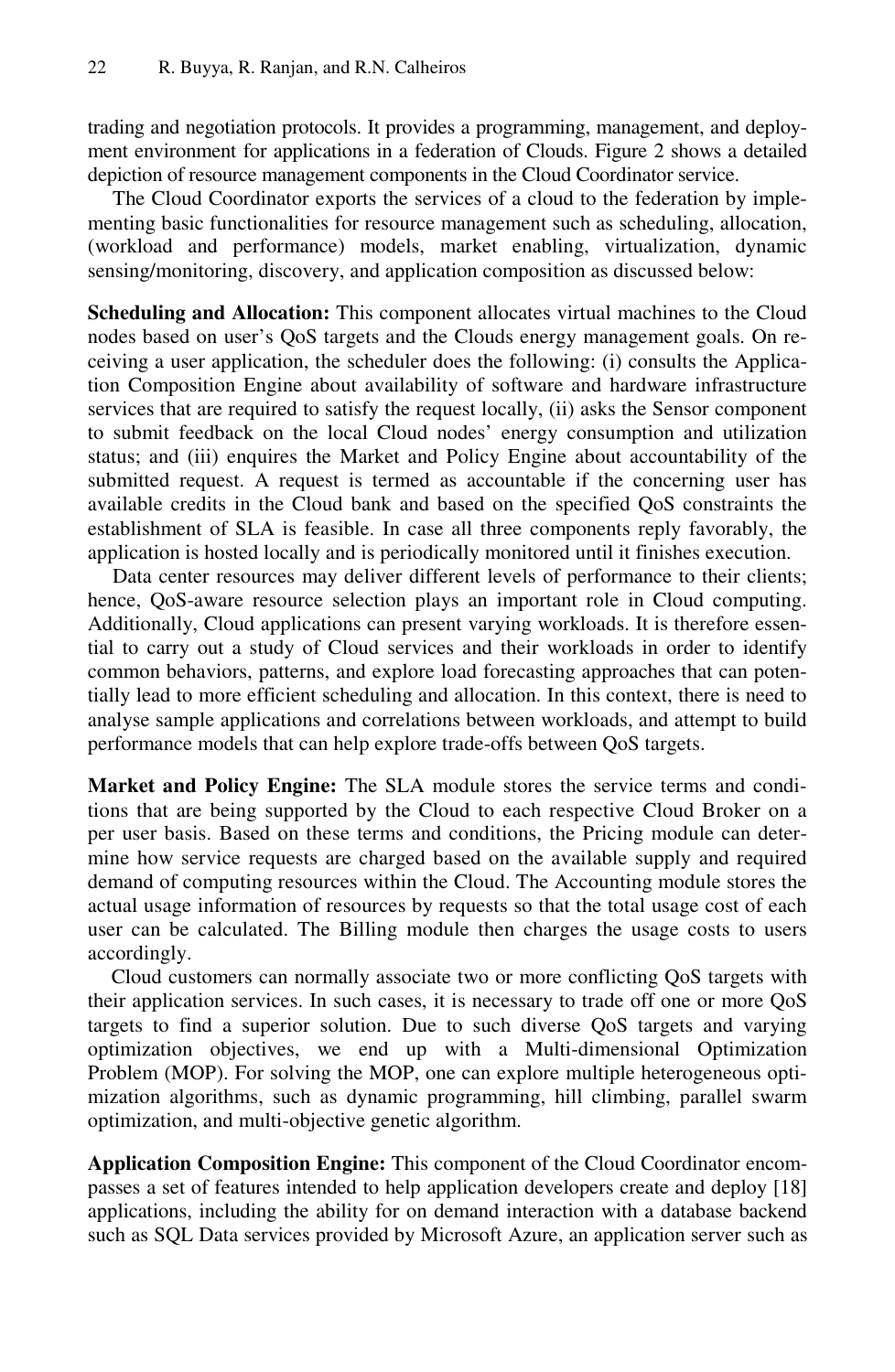Internet Information Server (IIS) enabled with secure ASP.Net scripting engine to host web applications, and a SOAP driven Web services API for programmatic access along with combination and integration with other applications and data.

**Virtualization:** VMs support flexible and utility driven configurations that control the share of processing power they can consume based on the time criticality of the underlying application. However, the current approaches to VM-based Cloud computing are limited to rather inflexible configurations within a Cloud. This limitation can be solved by developing mechanisms for transparent migration of VMs across service boundaries with the aim of minimizing cost of service delivery (e.g., by migrating to a Cloud located in a region where the energy cost is low) and while still meeting the SLAs. The Mobility Manager is responsible for dynamic migration of VMs based on the real-time feedback given by the Sensor service. Currently, hypervisors such as VMware [8] and Xen [9] have a limitation that VMs can only be migrated between hypervisors that are within the same subnet and share common storage. Clearly, this is a serious bottleneck to achieve adaptive migration of VMs in federated Cloud environments. This limitation has to be addressed in order to support utility driven, power-aware migration of VMs across service domains.

**Sensor:** Sensor infrastructure will monitor the power consumption, heat dissipation, and utilization of computing nodes in a virtualized Cloud environment. To this end, we will extend our Service Oriented Sensor Web [14] software system. Sensor Web provides a middleware infrastructure and programming model for creating, accessing, and utilizing tiny sensor devices that are deployed within a Cloud. The Cloud Coordinator service makes use of Sensor Web services for dynamic sensing of Cloud nodes and surrounding temperature. The output data reported by sensors are feedback to the Coordinator's Virtualization and Scheduling components, to optimize the placement, migration, and allocation of VMs in the Cloud. Such sensor-based real time monitoring of the Cloud operating environment aids in avoiding server breakdown and achieving optimal throughput out of the available computing and storage nodes.

**Discovery and Monitoring:** In order to dynamically perform scheduling, resource allocation, and VM migration to meet SLAs in a federated network, it is mandatory that up-to-date information related to Cloud's availability, pricing and SLA rules are made available to the outside domains via the Cloud Exchange. This component of Cloud Coordinator is solely responsible for interacting with the Cloud Exchange through remote messaging. The Discovery and Monitoring component undertakes the following activities: (i) updates the resource status metrics including utilization, heat dissipation, power consumption based on feedback given by the Sensor component; (ii) facilitates the Market and Policy Engine in periodically publishing the pricing policies, SLA rules to the Cloud Exchange; (iii) aids the Scheduling and Allocation component in dynamically discovering the Clouds that offer better optimization for SLA constraints such as deadline and budget limits; and (iv) helps the Virtualization component in determining load and power consumption; such information aids the Virtualization component in performing load-balancing through dynamic VM migration.

Further, system components will need to share scalable methods for collecting and representing monitored data. This leads us to believe that we should interconnect and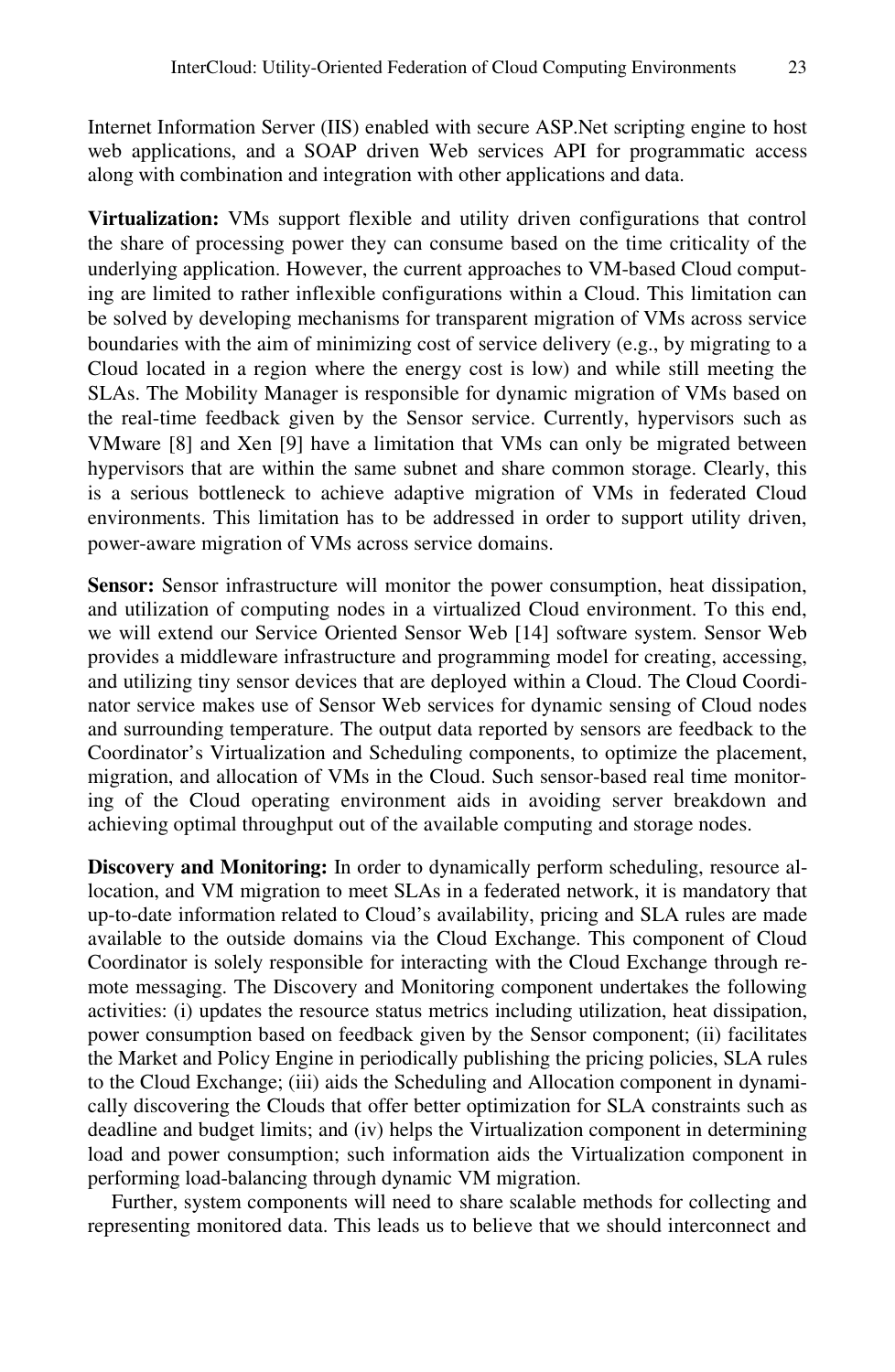monitor system components based on decentralized messaging and information indexing infrastructure, called Distributed Hash Tables (DHTs) [26]. However, implementing scalable techniques that monitor the dynamic behaviors related to services and resources is non-trivial. In order to support a scalable service monitoring algorithm over a DHT infrastructure, additional data distribution indexing techniques such as logical multi-dimensional or spatial indices [27] (MX-CIF Quad tree, Hilbert Curves, Z Curves) should be implemented.

# **3.2 Cloud Broker (CB)**

The Cloud Broker acting on behalf of users identifies suitable Cloud service providers through the Cloud Exchange and negotiates with Cloud Coordinators for an allocation of resources that meets QoS needs of users. The architecture of Cloud Broker is shown in Figure 3 and its components are discussed below:

**User Interface:** This provides the access linkage between a user application interface and the broker. The Application Interpreter translates the execution requirements of a user application which include what is to be executed, the description of task inputs including remote data files (if required), the information about task outputs (if present), and the desired QoS. The Service Interpreter understands the service requirements needed for the execution which comprise service location, service type, and specific details such as remote batch job submission systems for computational services. The Credential Interpreter reads the credentials for accessing necessary services.



**Fig. 3.** High level architecture of Cloud Broker service

**Core Services:** They enable the main functionality of the broker. The Service Negotiator bargains for Cloud services from the Cloud Exchange. The Scheduler determines the most appropriate Cloud services for the user application based on its application and service requirements. The Service Monitor maintains the status of Cloud services by periodically checking the availability of known Cloud services and discovering new services that are available. If the local Cloud is unable to satisfy application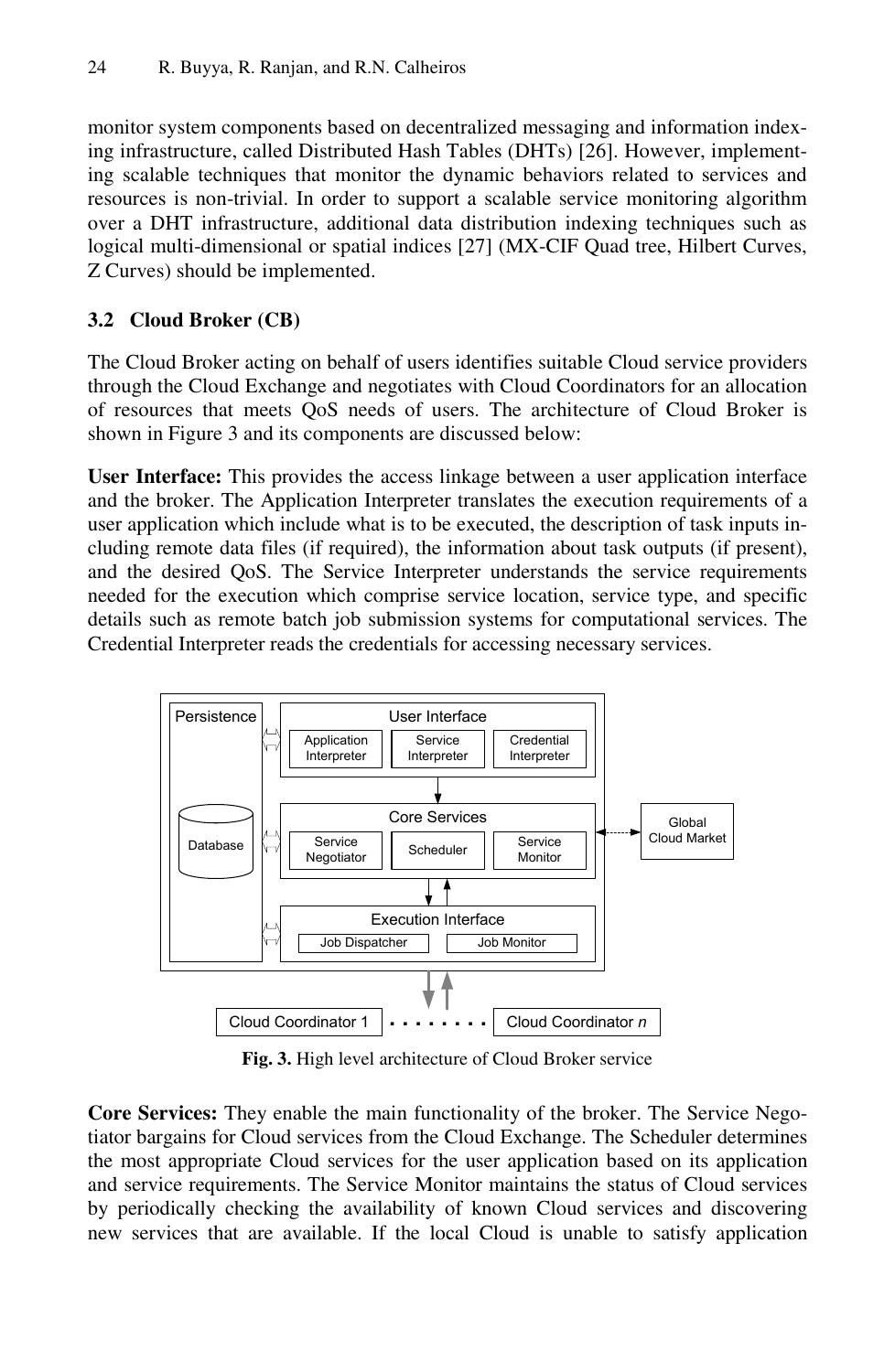requirements, a Cloud Broker lookup request that encapsulates the user's QoS parameter is submitted to the Cloud Exchange, which matches the lookup request against the available offers. The matching procedure considers two main system performance metrics: first, the user specified QoS targets must be satisfied within acceptable bounds and, second, the allocation should not lead to overloading (in terms of utilization, power consumption) of the nodes. In case the match occurs the quote is forwarded to the requester (Scheduler). Following that, the Scheduling and Allocation component deploys the application with the Cloud that was suggested by Cloud market.

**Execution Interface:** This provides execution support for the user application. The Job Dispatcher creates the necessary broker agent and requests data files (if any) to be dispatched with the user application to the remote Cloud resources for execution. The Job Monitor observes the execution status of the job so that the results of the job are returned to the user upon job completion.

**Persistence:** This maintains the state of the User Interface, Core Services, and Execution Interface in a database. This facilitates recovery when the broker fails and assists in user-level accounting.

### **3.3 Cloud Exchange (CEx)**

As a market maker, the CEx acts as an information registry that stores the Cloud's current usage costs and demand patterns. Cloud Coordinators periodically update their availability, pricing, and SLA policies with the CEx. Cloud Brokers query the registry to learn information about existing SLA offers and resource availability of member Clouds in the federation. Furthermore, it provides match-making services that map user requests to suitable service providers. Mapping functions will be implemented by leveraging various economic models such as Continuous Double Auction (CDA) as proposed in earlier works [6].

As a market maker, the Cloud Exchange provides directory, dynamic bidding based service clearance, and payment management services as discussed below.

- **Directory:** The market directory allows the global CE<sub>x</sub> participants to locate providers or consumers with the appropriate bids/offers. Cloud providers can publish the available supply of resources and their offered prices. Cloud consumers can then search for suitable providers and submit their bids for required resources. Standard interfaces need to be provided so that both providers and consumers can access resource information from one another readily and seamlessly.
- **Auctioneer:** Auctioneers periodically clear bids and asks received from the global CEx participants. Auctioneers are third party controllers that do not represent any providers or consumers. Since the auctioneers are in total control of the entire trading process, they need to be trusted by participants.
- **Bank:** The banking system enforces the financial transactions pertaining to agreements between the global CEx participants. The banks are also independent and not controlled by any providers and consumers; thus facilitating impartiality and trust among all Cloud market participants that the financial transactions are conducted correctly without any bias. This should be realized by integrating with online payment management services, such as PayPal, with Clouds providing accounting services.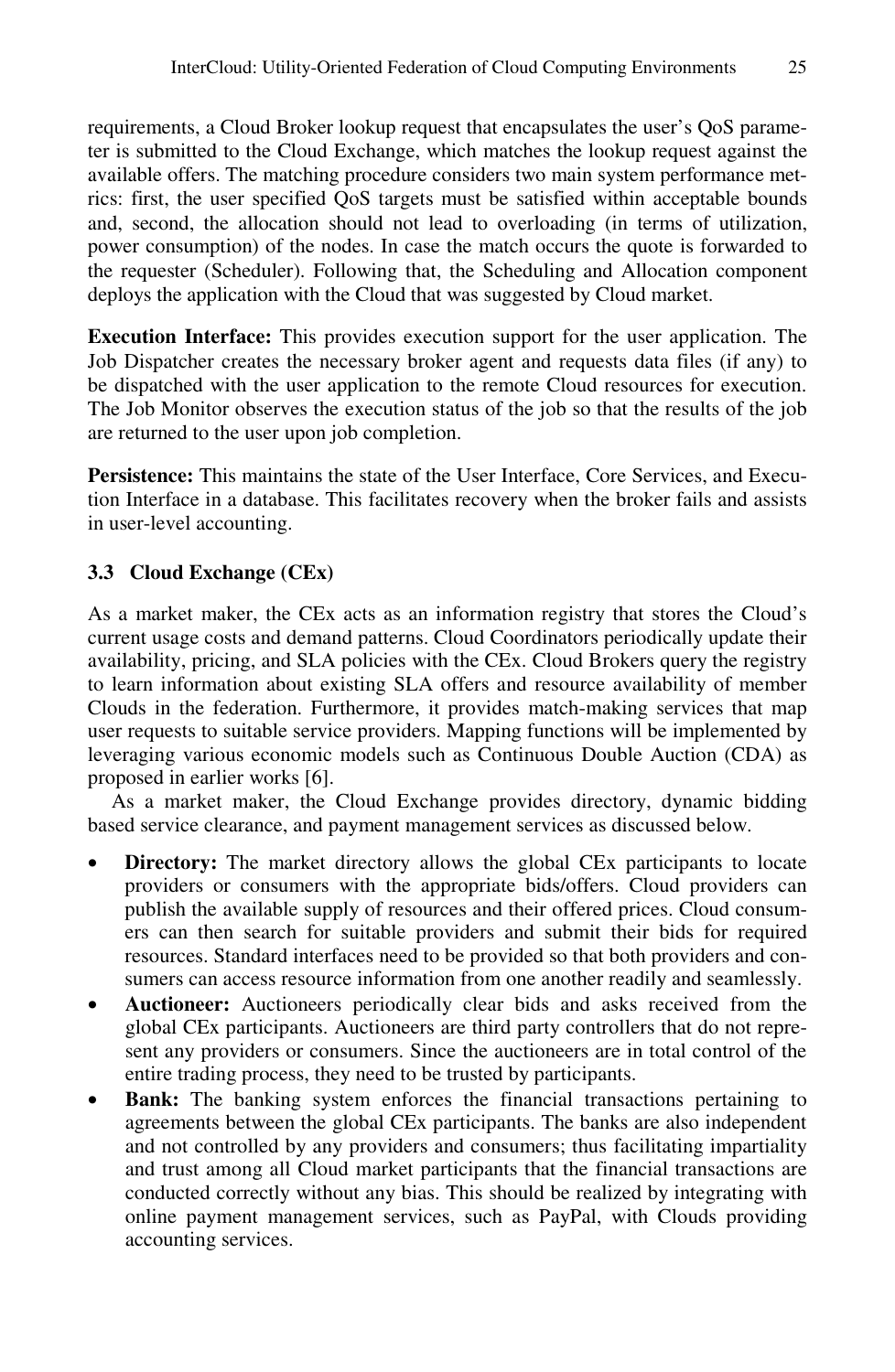# **4 Early Experiments and Preliminary Results**

Although we have been working towards the implementation of a software system for federation of cloud computing environments, it is still a work-in-progress. Hence, in this section, we present our experiments and evaluation that we undertook using CloudSim [29] framework for studying the feasibility of the proposed research vision. The experiments were conducted on a Celeron machine having the following configuration: 1.86GHz with 1MB of L2 cache and 1 GB of RAM running a standard Ubuntu Linux version 8.04 and JDK 1.6.

### **4.1 Evaluating Performance of Federated Cloud Computing Environments**

The first experiment aims at proving that federated infrastructure of clouds has potential to deliver better performance and service quality as compared to existing nonfederated approaches. To this end, a simulation environment that models federation of three Cloud providers and a user (Cloud Broker) is modeled. Every provider instantiates a Sensor component, which is responsible for dynamically sensing the availability information related to the local hosts. Next, the sensed statistics are reported to the Cloud Coordinator that utilizes the information in undertaking load-migration decisions. We evaluate a straightforward load-migration policy that performs online migration of VMs among federated Cloud providers only if the origin provider does not have the requested number of free VM slots available. The migration process involves the following steps: (i) creating a virtual machine instance that has the same configuration, which is supported at the destination provider; and (ii) migrating the applications assigned to the original virtual machine to the newly instantiated virtual machine at the destination provider. The federated network of Cloud providers is created based on the topology shown in Figure 4.



**Fig. 4.** A network topology of federated Data Centers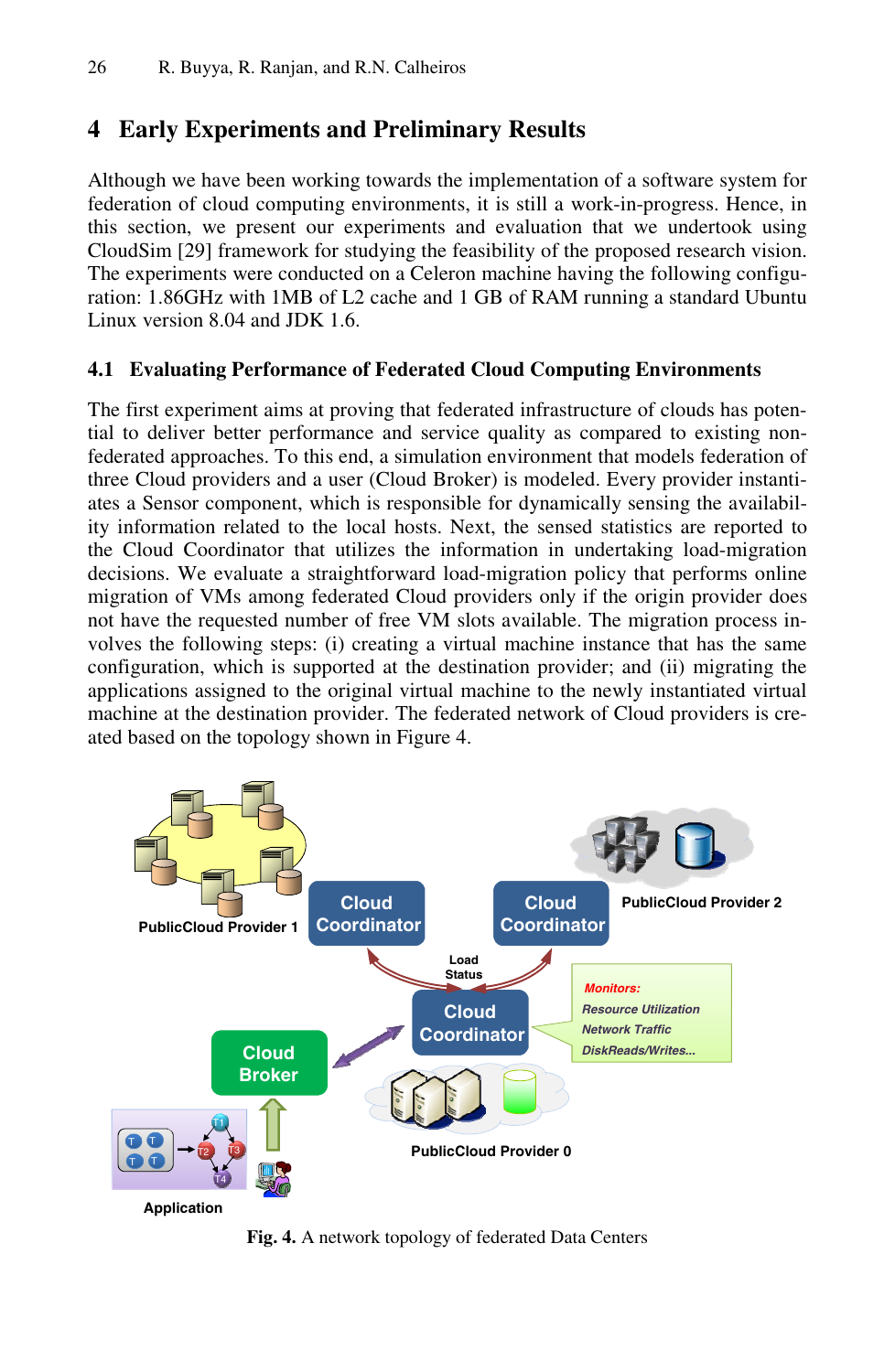Every Public Cloud provider in the system is modeled to have 50 computing hosts, 10GB of memory, 2TB of storage, 1 processor with 1000 MIPS of capacity, and a time-shared VM scheduler. Cloud Broker on behalf of the user requests instantiation of a VM that requires 256MB of memory, 1GB of storage, 1 CPU, and time-shared Cloudlet scheduler. The broker requests instantiation of 25 VMs and associates one Cloudlet (Cloud application abstraction) to each VM to be executed. These requests are originally submitted with the Cloud Provider 0. Each Cloudlet is modeled to have 1800000 MIs (Million Instrictions). The simulation experiments were run under the following system configurations: (i) a federated network of clouds is available, hence data centers are able to cope with peak demands by migrating the excess of load to the least loaded ones; and (ii) the data centers are modeled as independent entities (without federation). All the workload submitted to a Cloud provider must be processed and executed locally.

Table 2 shows the average turn-around time for each Cloudlet and the overall makespan of the user application for both cases. A user application consists of one or more Cloudlets with sequential dependencies. The simulation results reveal that the availability of federated infrastructure of clouds reduces the average turn-around time by more than 50%, while improving the makespan by 20%. It shows that, even for a very simple load-migration policy, availability of federation brings significant benefits to user's application performance.

| <b>Performance Metrics</b> | With       | Without           | $\mathcal{G}_{\mathcal{O}}$ |
|----------------------------|------------|-------------------|-----------------------------|
|                            | Federation | <b>Federation</b> | Improvement                 |
| <b>Average Turn Around</b> | 2221.13    | 4700.1            | $> 50\%$                    |
| Time (Secs)                |            |                   |                             |
| <b>Makespan (Secs)</b>     | 6613.1     | 8405              | 20%                         |

**Table 2.** Performance Results

#### **4.2 Evaluating a Cloud Provisioning Strategy in a Federated Environment**

In previous subsection, we focused on evaluation of the federated service and resource provisioning scenarios. In this section, a more complete experiment that also models the inter-connection network between federated clouds, is presented. This example shows how the adoption of federated clouds can improve productivity of a company with expansion of private cloud capacity by dynamically leasing resources from public clouds at a reasonably low cost.

The simulation scenario is based on federating a private cloud with the Amazon EC2 cloud. The public and the private clouds are represented as two data centers in the simulation. A Cloud Coordinator in the private data center receives the user's applications and processes them in a FCFS basis, queuing the tasks when there is available capacity for them in the infrastructure. To evaluate the effectiveness of a hybrid cloud in speeding up tasks execution, two scenarios are simulated. In the first scenario, tasks are kept in the waiting queue until active tasks finish (currently executing) in the private cloud. All the workload is processed locally within the private cloud. In the second scenario, the waiting tasks are directly sent to available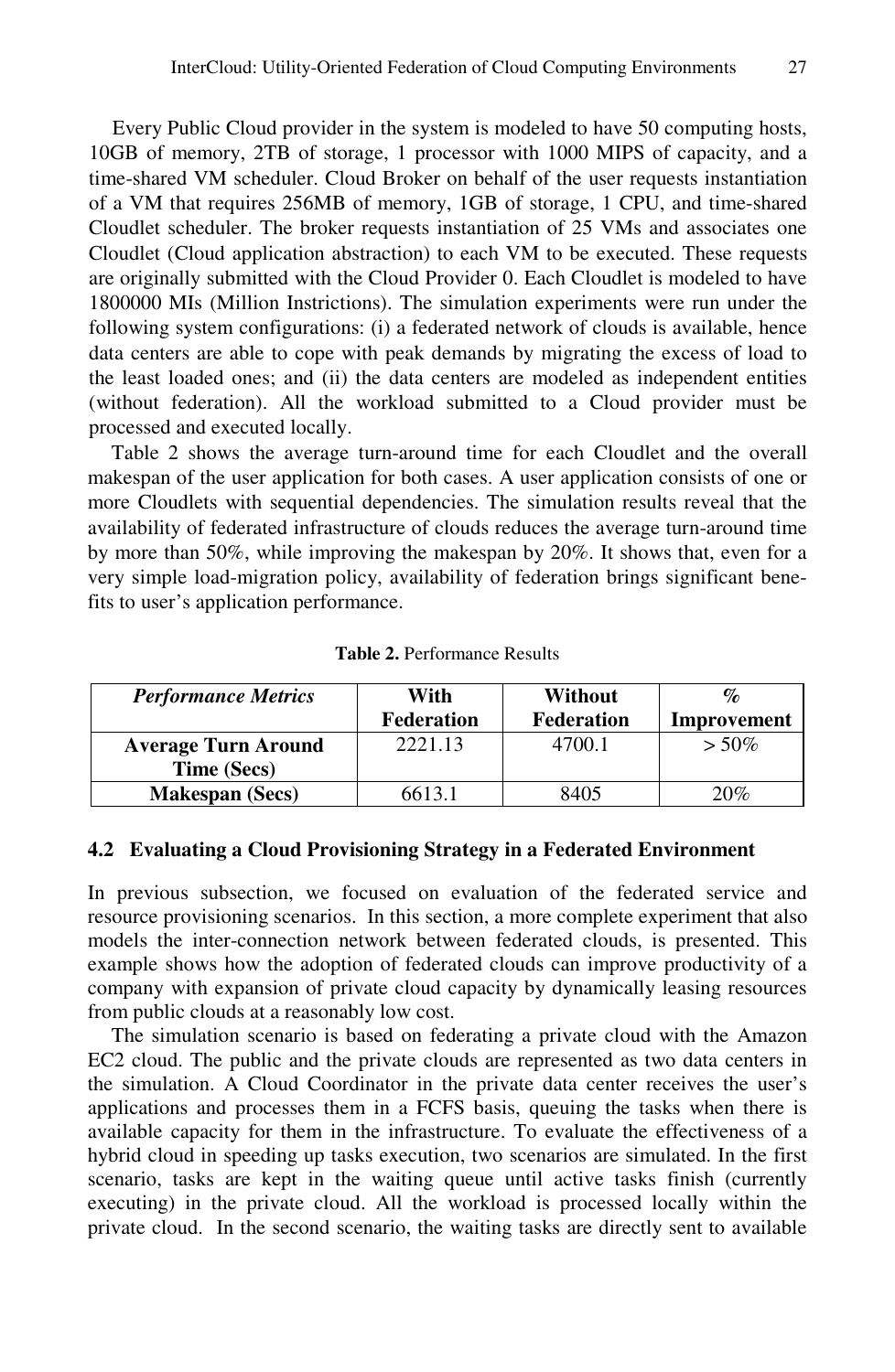public cloud. In other words, second scenario simulates a Cloud Bursts case for integrating local private cloud with public cloud form handing peak in service demands. Before submitting tasks to the Amazon cloud, the VM images (AMI) are loaded and instantiated. The number of images instantiated in the Cloud is varied in the experiment, from 10% to 100% of the number of machines available in the private cloud. Once images are created, tasks in the waiting queues are submitted to them, in such a way that only one task run on each VM at a given instance of time. Every time a task finishes, the next task in the waiting queue is submitted to the available VM host. When there were no tasks to be submitted to the VM, it is destroyed in the cloud.

The local private data center hosted 100 machines. Each machine has 2GB of RAM, 10TB of storage and one CPU run 1000 MIPS. The virtual machines created in the public cloud were based in an Amazon's small instance (1.7 GB of memory, 1 virtual core, and 160 GB of instance storage). We consider in this example that the virtual core of a small instance has the same processing power as the local machine.

The workload sent to the private cloud is composed of 10000 tasks. Each task takes between 20 and 22 minutes to run in one CPU. The exact amount of time was randomly generated based on the normal distribution. Each of the 10000 tasks is submitted at the same time to the scheduler queue.

Table 3 shows the makespan of the tasks running only in the private cloud and with extra allocation of resources from the public cloud. In the third column, we quantify the overall cost of the services. The pricing policy was designed based on the Amazon's small instances (U\$ 0.10 per instance per hour) pricing model. It means that the cost per instance is charged hourly in the beginning of execution. And, if an instance runs during 1 hour and 1 minute, the amount for 2 hours (U\$ 0.20) will be charged.

|                | Makespan (s) | Cloud Cost (U\$) |
|----------------|--------------|------------------|
| Private only   | 127155.77    | 0.00             |
| Public 10\%    | 115902.34    | 32.60            |
| Public 20%     | 106222.71    | 60.00            |
| Public 30%     | 98195.57     | 83.30            |
| Public 40\%    | 91088.37     | 103.30           |
| Public 50%     | 85136.78     | 120.00           |
| Public 60\%    | 79776.93     | 134.60           |
| Public 70\%    | 75195.84     | 147.00           |
| Public 80\%    | 70967.24     | 160.00           |
| Public 90%     | 67238.07     | 171.00           |
| Public $100\%$ | 64192.89     | 180.00           |

**Table 3.** Cost and performance of several public/private cloud strategies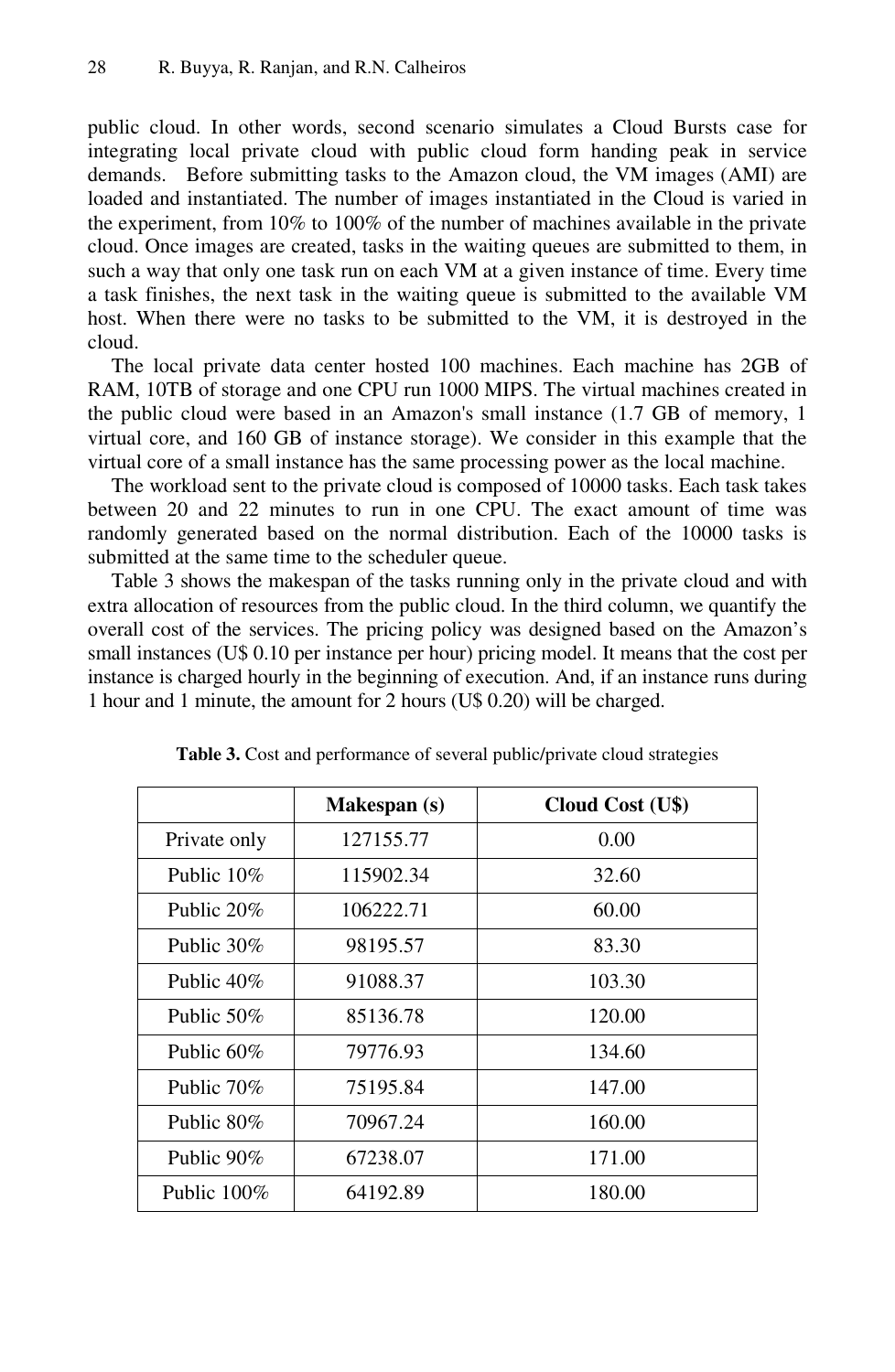Increasing the number of resources by a rate reduces the job makespan at the same rate, which is an expected observation or outcome. However, the cost associated with the processing increases significantly at higher rates. Nevertheless, the cost is still acceptable, considering that peak demands happen only occasionally and that most part of time this extra public cloud capacity is not required. So, leasing public cloud resources is cheapest than buying and maintaining extra resources that will spend most part of time idle.

### **5 Conclusions and Future Directions**

Development of fundamental techniques and software systems that integrate distributed clouds in a federated fashion is critical to enabling composition and deployment of elastic application services. We believe that outcomes of this research vision will make significant scientific advancement in understanding the theoretical and practical problems of engineering services for federated environments. The resulting framework facilitates the federated management of system components and protects customers with guaranteed quality of services in large, federated and highly dynamic environments. The different components of the proposed framework offer powerful capabilities to address both services and resources management, but their end-to-end combination aims to dramatically improve the effective usage, management, and administration of Cloud systems. This will provide enhanced degrees of scalability, flexibility, and simplicity for management and delivery of services in federation of clouds.

In our future work, we will focus on developing comprehensive model driven approach to provisioning and delivering services in federated environments. These models will be important because they allow adaptive system management by establishing useful relationships between high-level performance targets (specified by operators) and low-level control parameters and observables that system components can control or monitor. We will model the behaviour and performance of different types of services and resources to adaptively transform service requests. We will use a broad range of analytical models and statistical curve-fitting techniques such as multi-class queuing models and linear regression time series. These models will drive and possibly transform the input to a service provisioner, which improves the efficiency of the system. Such improvements will better ensure the achievement of performance targets, while reducing costs due to improved utilization of resources. It will be a major advancement in the field to develop a robust and scalable system monitoring infrastructure to collect real-time data and re-adjust these models dynamically with a minimum of data and training time. We believe that these models and techniques are critical for the design of stochastic provisioning algorithms across large federated Cloud systems where resource availability is uncertain.

Lowering the energy usage of data centers is a challenging and complex issue because computing applications and data are growing so quickly that increasingly larger servers and disks are needed to process them fast enough within the required time period. Green Cloud computing is envisioned to achieve not only efficient processing and utilization of computing infrastructure, but also minimization of energy consumption. This is essential for ensuring that the future growth of Cloud Computing is sustainable. Otherwise, Cloud computing with increasingly pervasive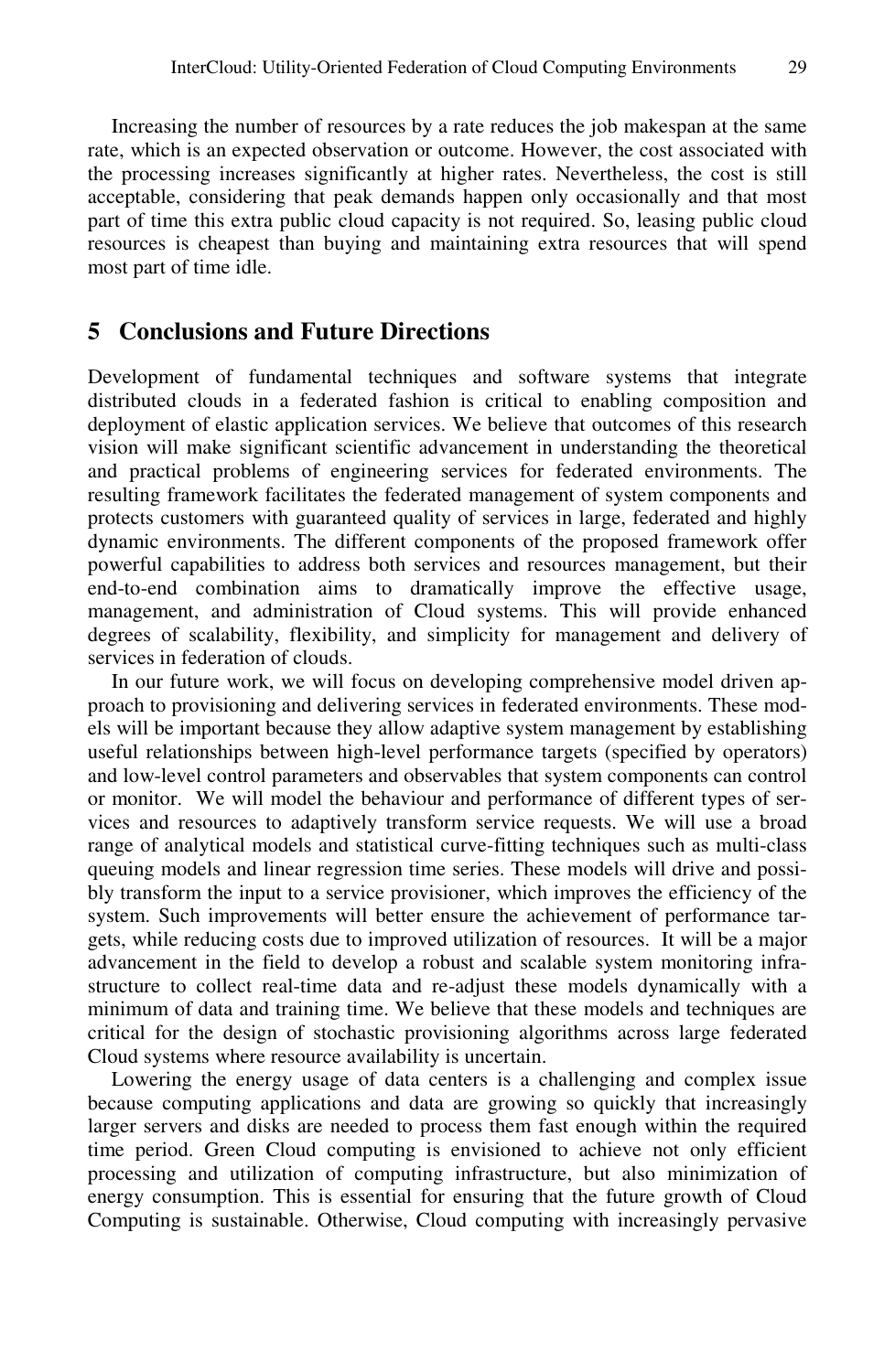front-end client devices interacting with back-end data centers will cause an enormous escalation of energy usage. To address this problem, data center resources need to be managed in an energy-efficient manner to drive Green Cloud computing. In particular, Cloud resources need to be allocated not only to satisfy QoS targets specified by users via Service Level Agreements (SLAs), but also to reduce energy usage. This can be achieved by applying market-based utility models to accept requests that can be fulfilled out of the many competing requests so that revenue can be optimized along with energy-efficient utilization of Cloud infrastructure.

**Acknowledgements.** We acknowledge all members of Melbourne CLOUDS Lab (especially William Voorsluys) for their contributions to InterCloud investigation.

# **References**

- [1] Kleinrock, L.: A Vision for the Internet. ST Journal of Research 2(1), 4–5 (2005)
- [2] Armbrust, M., Fox, A., Griffith, R., Joseph, A., Katz, R., Konwinski, A., Lee, G., Patterson, D., Rabkin, A., Stoica, I., Zaharia, M.: Above the Clouds: A Berkeley View of Cloud Computing. University of California at Berkley, USA. Technical Rep UCB/EECS-2009-28 (2009)
- [3] Buyya, R., Yeo, C., Venugopal, S., Broberg, J., Brandic, I.: Cloud Computing and Emerging IT Platforms: Vision, Hype, and Reality for Delivering Computing as the 5th Utility. Future Generation Computer Systems 25(6), 599–616 (2009)
- [4] London, S.: Inside Track: The high-tech rebels. Financial Times (September 6, 2002)
- [5] The Reservoir Seed Team. Reservoir An ICT Infrastructure for Reliable and Effective Delivery of Services as Utilities. IBM Research Report, H-0262 (Febuary 2008)
- [6] Buyya, R., Abramson, D., Giddy, J., Stockinger, H.: Economic Models for Resource Management and Scheduling in Grid Computing. Concurrency and Computation: Practice and Experience 14(13-15), 1507–1542 (2002)
- [7] Weiss, A.: Computing in the Clouds. NetWorker 11(4), 16–25 (2007)
- [8] VMware: Migrate Virtual Machines with Zero Downtime, http://www.vmware.com/
- [9] Barham, P., et al.: Xen and the Art of Virtualization. In: Proceedings of the 19th ACM Symposium on Operating Systems Principles. ACM Press, New York (2003)
- [10] Buyya, R., Abramson, D., Venugopal, S.: The Grid Economy. Special Issue on Grid Computing. In: Parashar, M., Lee, C. (eds.) Proceedings of the IEEE, vol. 93(3), pp. 698– 714. IEEE Press, Los Alamitos (2005)
- [11] Yeo, C., Buyya, R.: Managing Risk of Inaccurate Runtime Estimates for Deadline Constrained Job Admission Control in Clusters. In: Proc. of the 35th Intl. Conference on Parallel Processing, Columbus, Ohio, USA (August 2006)
- [12] Yeo, C., Buyya, R.: Integrated Risk Analysis for a Commercial Computing Service. In: Proc. of the 21st IEEE International Parallel and Distributed Processing Symposium, Long Beach, California, USA (March 2007)
- [13] Sulistio, A., Kim, K., Buyya, R.: Managing Cancellations and No-shows of Reservations with Overbooking to Increase Resource Revenue. In: Proceedings of the 8th IEEE International Symposium on Cluster Computing and the Grid, Lyon, France (May 2008)
- [14] Chu, X., Buyya, R.: Service Oriented Sensor Web. In: Mahalik, N.P. (ed.) Sensor Network and Configuration: Fundamentals, Standards, Platforms, and Applications, January 2007. Springer, Berlin (2007)